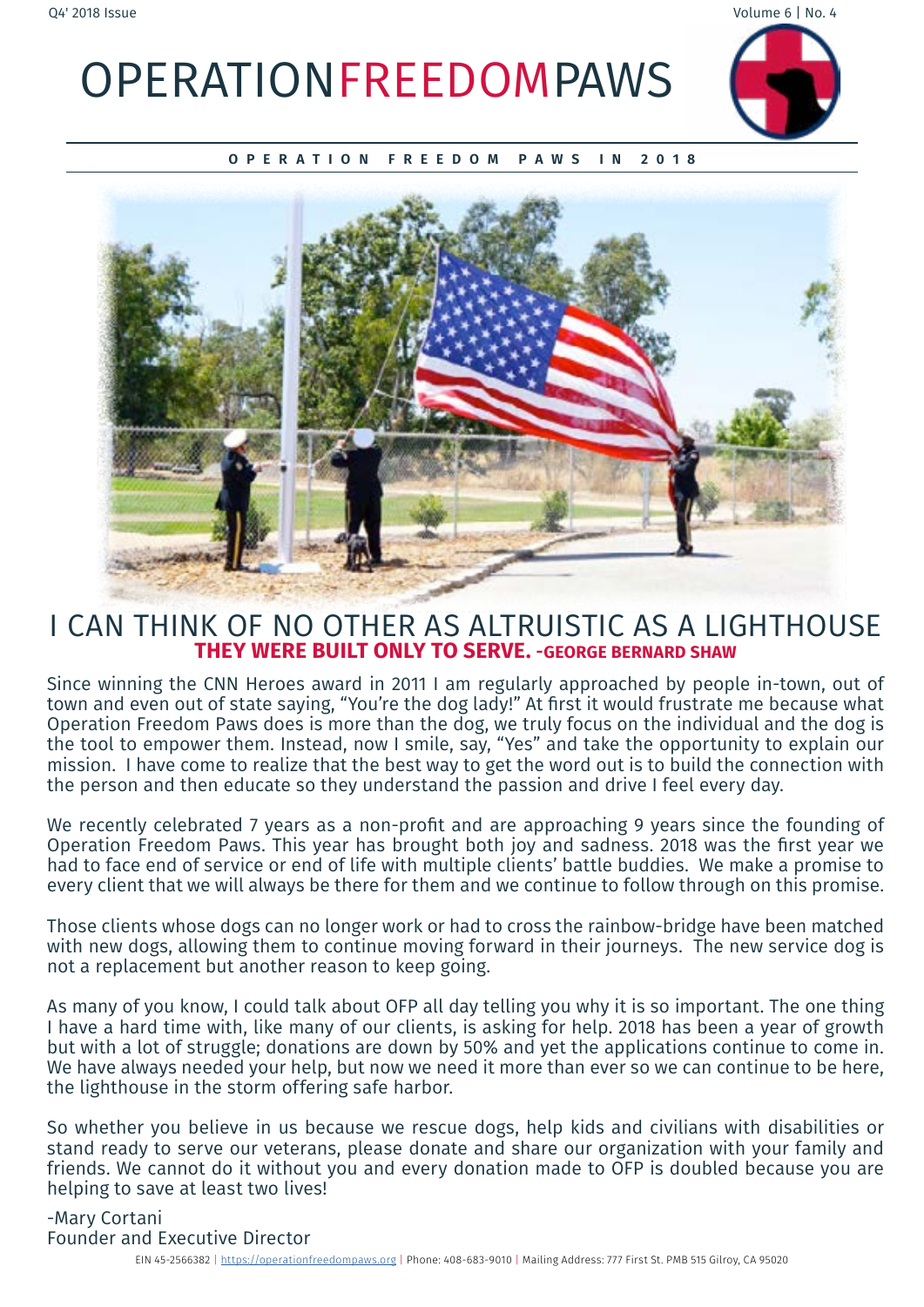Recently in our local community we have had a serial ADA lawsuit filer, going from business to business and suing them for not being ADA compliant. While we realize some circumstances can warrant a lawsuit, we prefer to take the approach of teaching our clients to advocate and educate, giving the business an opportunity to learn and fix any issue. If that doesn't work, then we as an organization try to advocate and educate.



Lawsuits make anyone nervous and often businesses become hesitant to take action because they may not know all of their rights. And when it comes to circumstances with disability law the waters can be really muddy. So what are the rights afforded to the individual and businesses?

A disabled person has the right to train their own service dog so long as there is a medical need and the dog performs medical tasks for that individual. The individual and their service dog has the right to enter any establishment and be in any area the public is allowed to go. It is not a health violation for

them to be where other individuals without special attire or regulations are allowed to go. These teams do not have to have a card certifying the dog or medical letter stating they need a service dog. They also technically do not need a vest; however, we strongly encourage one as it alleviates a lot of headaches for everyone involved.

Businesses are allowed to ask two questions per the ADA that will not get them into muddy water with the law:

- 1. Is that a service dog?<br>2. What two tasks does t
- What two tasks does the dog perform for you?

The first one is straightforward and doesn't truly weed out many, but some may reply with "Yes, they are my emotional support dog." This is a red-flag, as an emotional support dog gets only housing protection. It does not have the right to enter a public business that does not allow pets. The second question gives you a better sense of how true the service dog team is. We prepare all of our clients for these conversations

and they have their answers down. The person does not have to give you information about their disability, although some may choose to, but simply describe two tasks that the dog performs for them. Those who are impersonating service dog teams will not typically be able to answer this question. Now, you may not be able to determine every fake "service dog team", but if the dog is being disruptive (ie eating off the floor, roaming around, etc.), whether it is a true team or not, you have the right to ask them to leave. As we mentioned in the last quarter's [newsletter](https://operationfreedompaws.org/wordpress/wp-content/uploads/2018/09/Q32018NewsletterV1-2.pdf), a true service dog team's handler would leave on their own should the dog become disruptive, as we expect more from our service dog's performance. So in those instances you should never have to ask a true service dog team to leave.

My sister had a milestone birthday for which my mother made beautiful plans. Several of us were to go to a downtown museum with a restaurant to enjoy the visiting exhibit and have lunch. For those with little military experience, it was a gorgeous set up: a round table in the middle of the room, surrounded by art and glass walls. For someone with deployment experience, I saw a room with no cover, no wall to put to my back, no way to protect all of the people there and no way to realistically check for snipers, as it was an ideal design for them.



This may seem like overkill for downtown Denver, but after my experiences in Afghanistan, this is my mindset. Consequently, I had a horrific panic attack and had to go home. I missed my only siblings' 50th birthday. A horrible memory and a moment in time I can never get back.

Now imagine five years of that. Essentially, five



years of slow suicide, cowering in a corner, unable to perform simple functions outside of the house. PTSD with agoraphobia means life comes to a very painful and abrupt stop. Hope dies when all dreams require my participation out of my pajamas and my kitchen. Basic necessities become a burden and panic inducing. I was the child born independent, now begging people to do my shopping.

After years of trying to get into any and every program available, the call finally came. Mary and Janet were scheduling my interview. I made a promise to leave my kitchen (though not always my pajamas) and come to class. Some of the toughest fifteen months I have put in to date. Yet, here I am, on the other side. I've been camping, I've flown to Colorado, I've been to bowling alleys and movie theaters, I've been to the opera, a concert and to Europe. I have even gone grocery shopping. [Cont. pg. 4]



## MEET JAMES AND TYRREN **ARMY VETERAN AND HER SERVICE DOG**

#### DEMYSTIFYING THE AMERICANS WITH DISABILITIES ACT (ADA) **RIGHTS AFFORDED TO INDIVIDUALS AND BUSINESSES**

### OFP JOINS GLOBAL GIVING THIS GIVING TUESDAY **HELP US RECEIVE UP TO \$150,000 MATCH DOLLARS BY DONATING ON 11/27**

The Global Giving 2018 Giving Tuesday Campaign is launching on November 27, 2017 at 12:00am ET and runs through December 31, 2018 at 11:59pm ET. There are 10 bonus prizes up for grabs within 2 categories: Most Funds Raised and Most Unique Donors. On #GivingTuesday an additional \$1,000 will be awarded to the top 2 record breaking charities. Double your donation, head to [https://globalgiving.org/projects/ofp.](https://globalgiving.org/projects/ofp)



### THE PERFECT MATCH **OUR 2019 CALENDAR IS ON [SALE!](https://www.yearbox.com/ofp/)**

The perfect gift for any dog lover or veteran supporter in the area. This year's calendar features twelve of our perfectly matched service dog teams who graduated in the 2017/18 year. In this calendar you will meet various clients and their service dogs who have restored their freedom to live life. Buy your calendar online or at the OFP Canine Education Center today or online [here!](https://www.yearbox.com/ofp/)